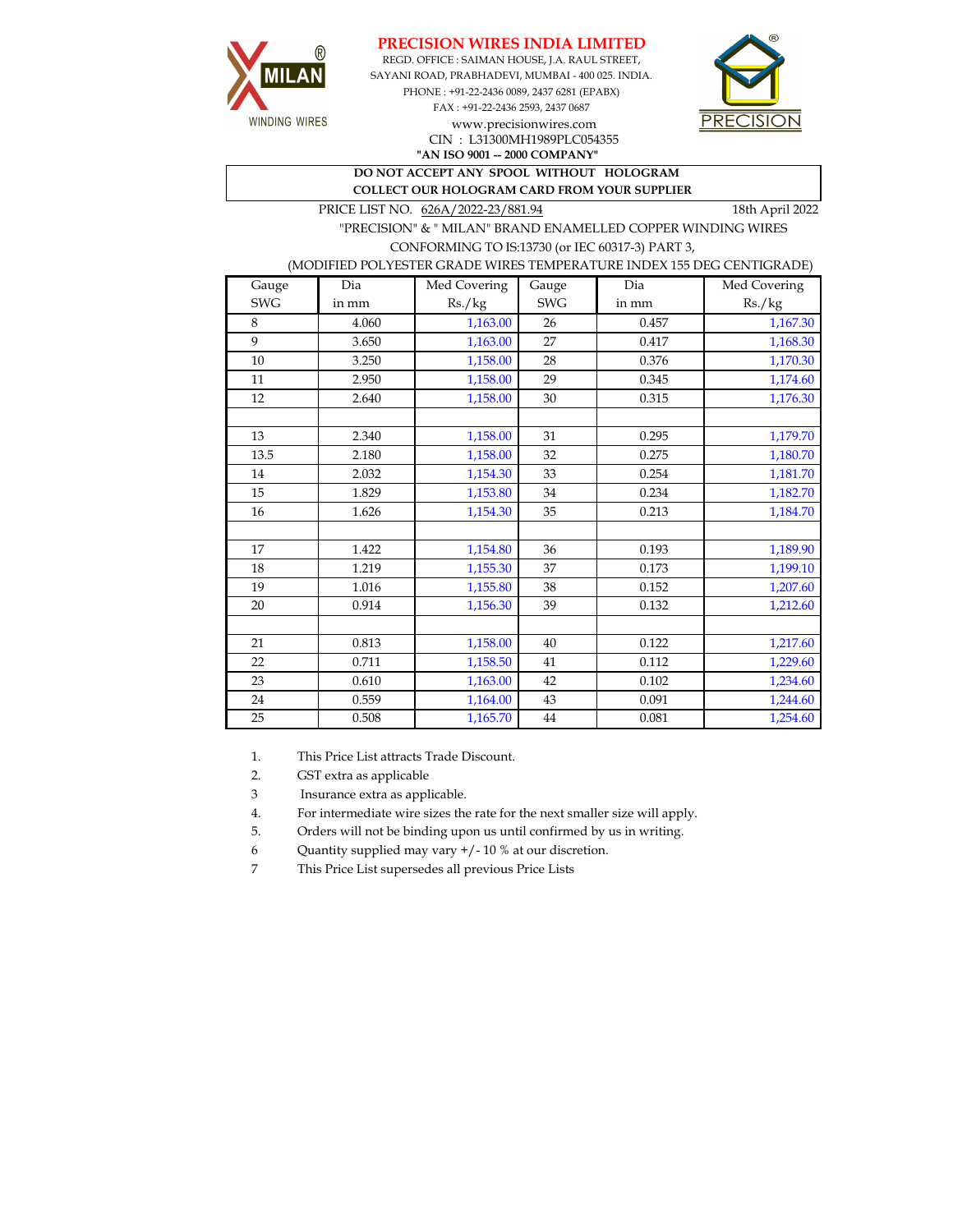



REGD. OFFICE : SAIMAN HOUSE, J.A. RAUL STREET, CIN : L31300MH1989PLC054355 SAYANI ROAD, PRABHADEVI, MUMBAI - 400 025. INDIA. PHONE : +91-22-2436 0089, 2437 6281 (EPABX) FAX : +91-22-2436 2593, 2437 0687 **"AN ISO 9001 -- 2000 COMPANY"** www.precisionwires.com



**DO NOT ACCEPT ANY SPOOL WITHOUT HOLOGRAM COLLECT OUR HOLOGRAM CARD FROM YOUR SUPPLIER** 

PRICE LIST NO. 626B/2022-23/881.94 18th April 2022

 "PRECISION" & " MILAN" BRAND ENAMELLED COPPER WINDING WIRES CONFORMING TO IS:13730 PART 13, ( IEC 60317-13)

(DUAL COATED WIRES CLASS H+ WIRES TEMPERATURE INDEX 200 DEG CENTIGRADE)

| Gauge      | Dia   | Med Covering | Gauge      | Dia   | Med Covering |
|------------|-------|--------------|------------|-------|--------------|
| <b>SWG</b> | in mm | Rs./kg       | <b>SWG</b> | in mm | Rs./kg       |
| 8          | 4.060 | 1,187.80     | 26         | 0.457 | 1,189.50     |
| 9          | 3.650 | 1,187.80     | 27         | 0.417 | 1,191.00     |
| 10         | 3.250 | 1,184.80     | 28         | 0.376 | 1,192.50     |
| 11         | 2.950 | 1,184.80     | 29         | 0.345 | 1,196.00     |
| 12         | 2.640 | 1,184.80     | 30         | 0.315 | 1,197.00     |
|            |       |              |            |       |              |
| 13         | 2.340 | 1,184.80     | 31         | 0.295 | 1,199.90     |
| 13.5       | 2.180 | 1,184.80     | 32         | 0.275 | 1,200.90     |
| 14         | 2.032 | 1,180.30     | 33         | 0.254 | 1,201.90     |
| 15         | 1.829 | 1,179.80     | 34         | 0.234 | 1,202.90     |
| 16         | 1.626 | 1,180.30     | 35         | 0.213 | 1,204.90     |
|            |       |              |            |       |              |
| 17         | 1.422 | 1,180.80     | 36         | 0.193 | 1,209.40     |
| 18         | 1.219 | 1,181.30     | 37         | 0.173 | 1,216.40     |
| 19         | 1.016 | 1,181.80     | 38         | 0.152 | 1,224.90     |
| 20         | 0.914 | 1,182.30     | 39         | 0.132 | 1,229.90     |
|            |       |              |            |       |              |
| 21         | 0.813 | 1,184.00     | 40         | 0.122 | 1,234.90     |
| 22         | 0.711 | 1,184.50     | 41         | 0.112 | 1,246.90     |
| 23         | 0.610 | 1,186.50     | 42         | 0.102 | 1,254.90     |
| 24         | 0.559 | 1,187.50     | 43         | 0.091 | 1,261.90     |
| 25         | 0.508 | 1,188.50     | 44         | 0.081 | 1,271.90     |

1. This Price List attracts Trade Discount.

2. GST extra as applicable

3 Insurance extra as applicable.

4. For intermediate wire sizes the rate for the next smaller size will apply

5. Orders will not be binding upon us until confirmed by us in writing.

6. Quantity supplied may vary + /- 10% at our discretion.

7 This Price List supersedes all previous Price Lists



**PRECISION WIRES INDIA LIMITED**

REGD. OFFICE : SAIMAN HOUSE, J.A. RAUL STREET, SAYANI ROAD, PRABHADEVI, MUMBAI - 400 025. INDIA. PHONE : +91-22-2436 0089, 2437 6281 (EPABX)

FAX : +91-22-2436 2593, 2437 0687

www.precisionwires.com CIN : L31300MH1989PLC054355 **"AN ISO 9001 -- 2000 COMPANY"**





PRICE LIST NO.  $626C/2022-23/881.94$  18th April 2022

'PRECISION' & 'MILAN' SUBMERSIBLE WINDING WIRES OF COPPER (POLY + BOPP)